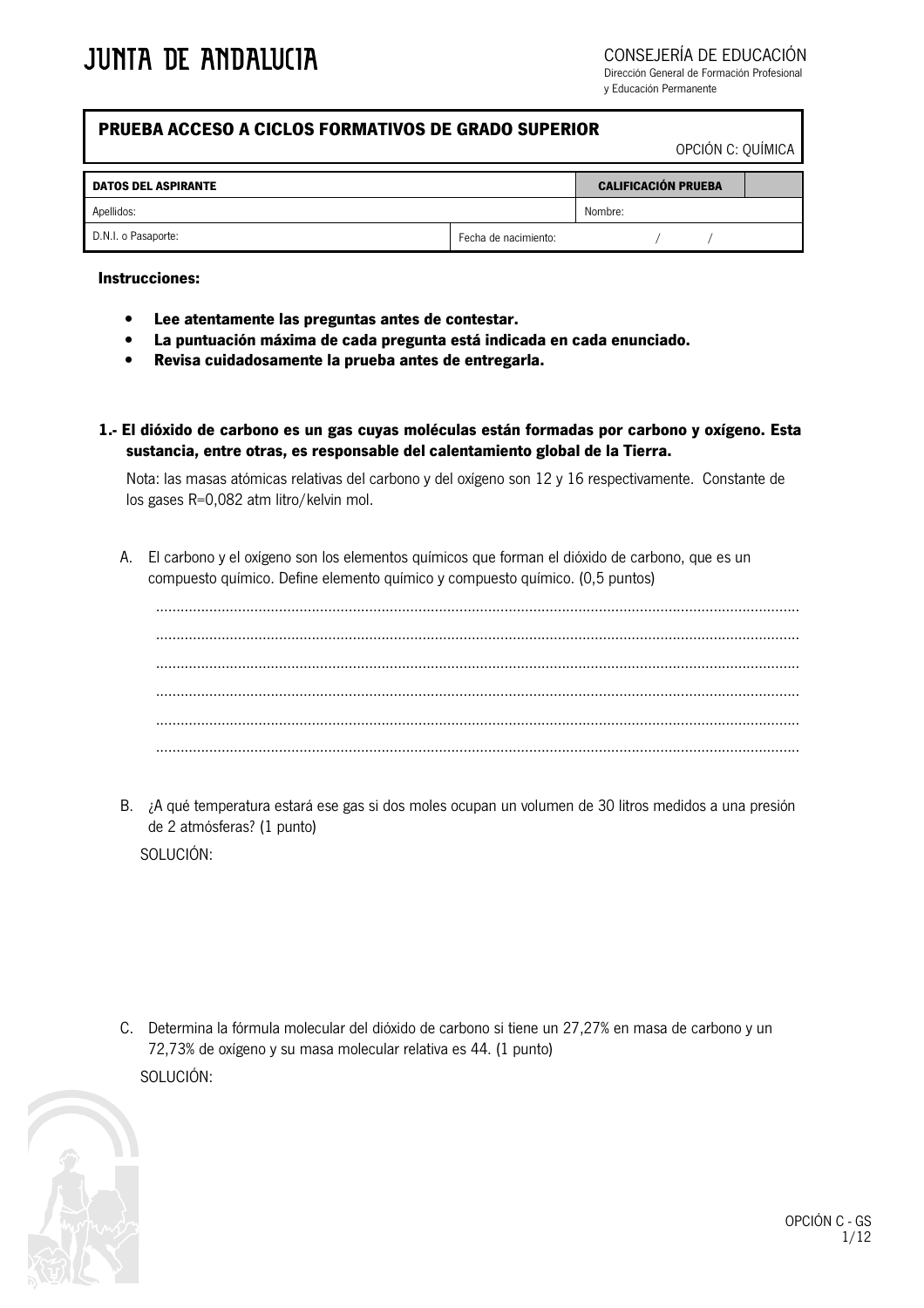## **JUNTA DE ANDALUCIA**

- 2.- Sabiendo que el cobre es un metal, responde a las siguientes cuestiones.
	- A. Describe el tipo de enlace que se forma cuando se unen átomos de cobre entre sí. (1 punto)

B. Si el cobre se une con el oxígeno que es un no metal, ¿qué tipo de enlace formarán? Indica su estado físico a temperatura ambiente y las siguientes propiedades físicas del compuesto formado: conductividad eléctrica, conductividad térmica, dureza y fragilidad. (1.5 puntos)

3.- Completa la tabla siguiente escribiendo el la celda de su derecha el nombre o la fórmula de los siguientes compuestos según corresponda: (2,5 puntos)

| NaNO <sub>3</sub>                    |  |
|--------------------------------------|--|
| CH <sub>3</sub> -COO-CH <sub>3</sub> |  |
| Ácido sulfuroso                      |  |
| 2-buteno                             |  |
| Cloroetano                           |  |

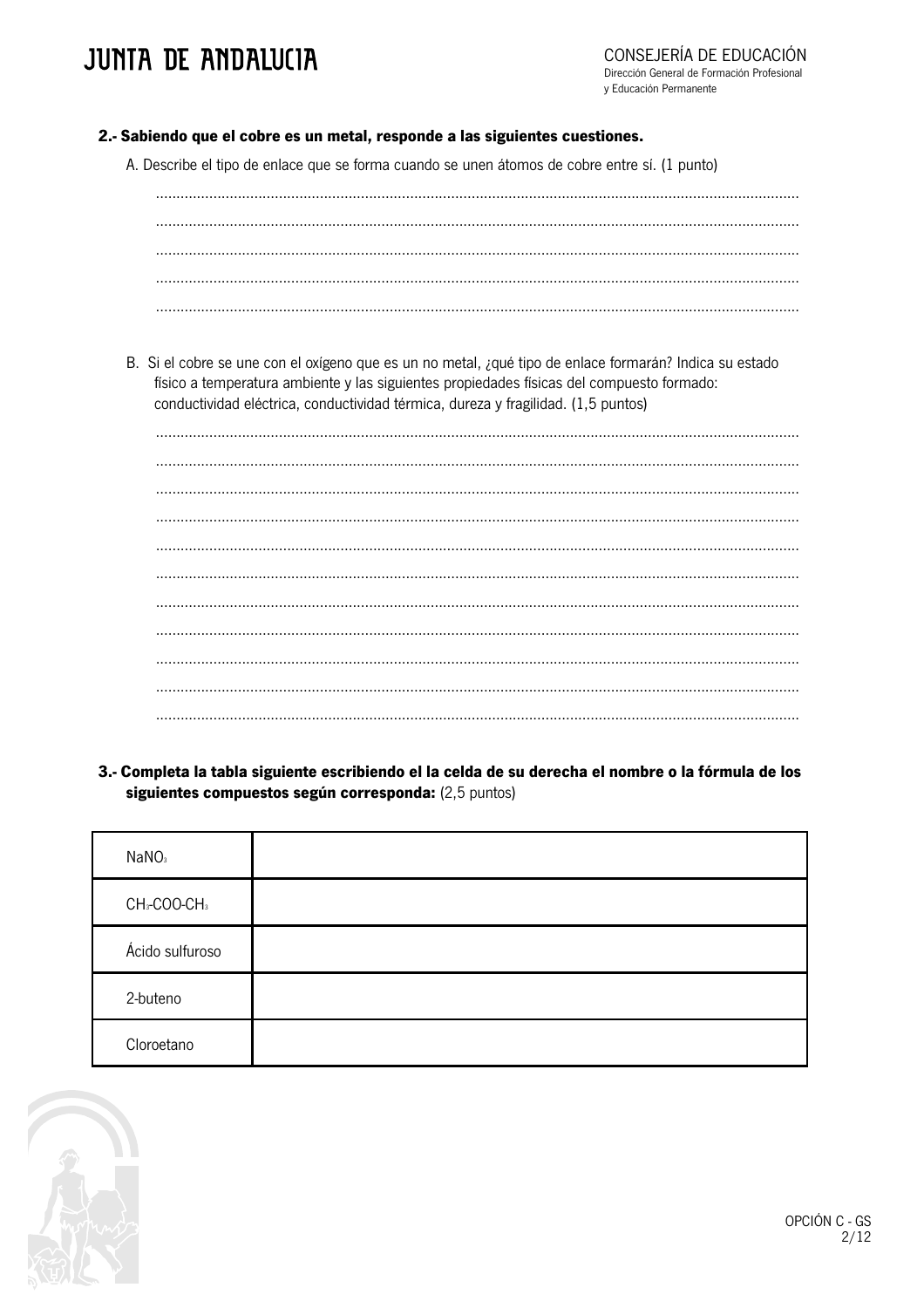### **JUNTA DE ANDALUCIA**

### 4.- El ácido clorhídrico ataca al cinc convirtiéndolo en cloruro de cinc y desprendiendo hidrógeno según la reacción:

### $HCl + Zn \rightarrow ZnCl<sub>2</sub>+H<sub>2</sub>$

Datos: Las masas atómicas relativas del hidrógeno, del cloro y del cinc son 1, 35,5 y 65,4 respectivamente.

Responde a las siguientes cuestiones:

A. Escribe la reacción ajustada. (0,5 puntos)

B. Si como resultado de la reacción se producen 34,1 gramos de ZnCl<sub>2</sub> recogidos en 0,5 litros de disolución, ¿qué molaridad tendrá esa disolución? (1 punto) SOLUCIÓN:

C. Calcula los gramos de HCI que se consumirán para producir el ZnCl<sub>2</sub> indicado en el apartado anterior si dos moles de HCI producen un mol de ZnCl2. (1 punto) SOLUCIÓN:



OPCIÓN C - GS  $3/12$